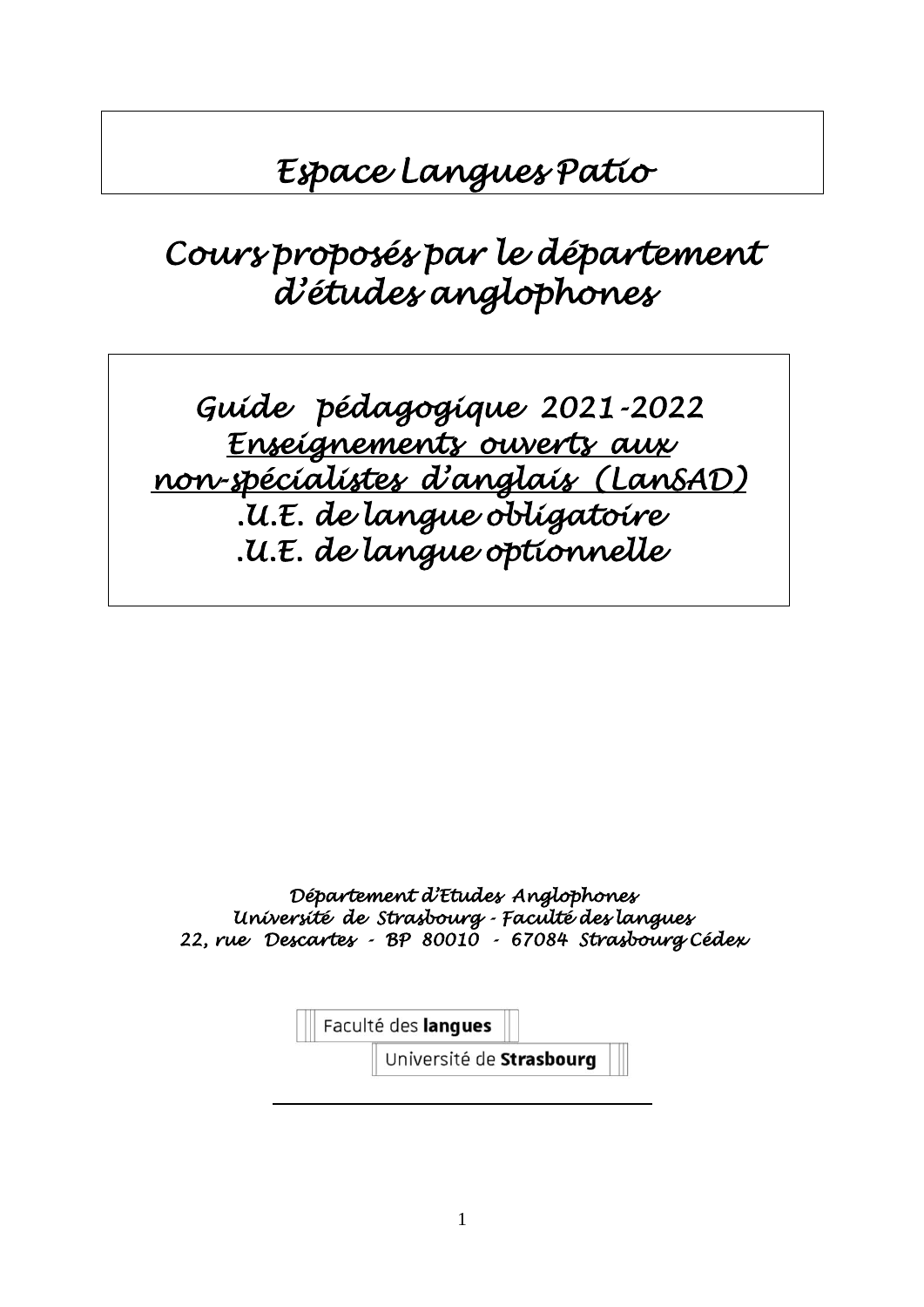# **Processus d'inscription**

**Pour tout diplôme suivi à l'université, trois types d'inscriptions sont à faire :**

1-**l'inscription administrative** au diplôme préparé auprès de la scolarité.

2-**l'inscription pédagogique** : transmettez le code du cours choisi au secrétariat de votre composante. ATTENTION : en cas d'oubli, votre moyenne ne pourra pas être calculée, et vous ne pourrez donc pas obtenir votre année.

3-**l'inscription dans les cours**. Les modalités d'inscription dans les cours proposés par le département d'anglais sont expliquées dans ce guide (p.4).

# **Attention : les renseignements fournis dans ce guide le sont sous réserve de modifications ultérieures**

Veuillez consulter le panneau d'affichage au Patio (bâtiment 4, 2 étage) et le site internet de l'espace Patio : **<https://langues.unistra.fr/lansad/>**

**Contact : <https://lansad-contact.unistra.fr/>**

**Responsable pédagogique : Elsa Grassy [\(grassy@unistra.fr\)](mailto:grassy@unistra.fr)**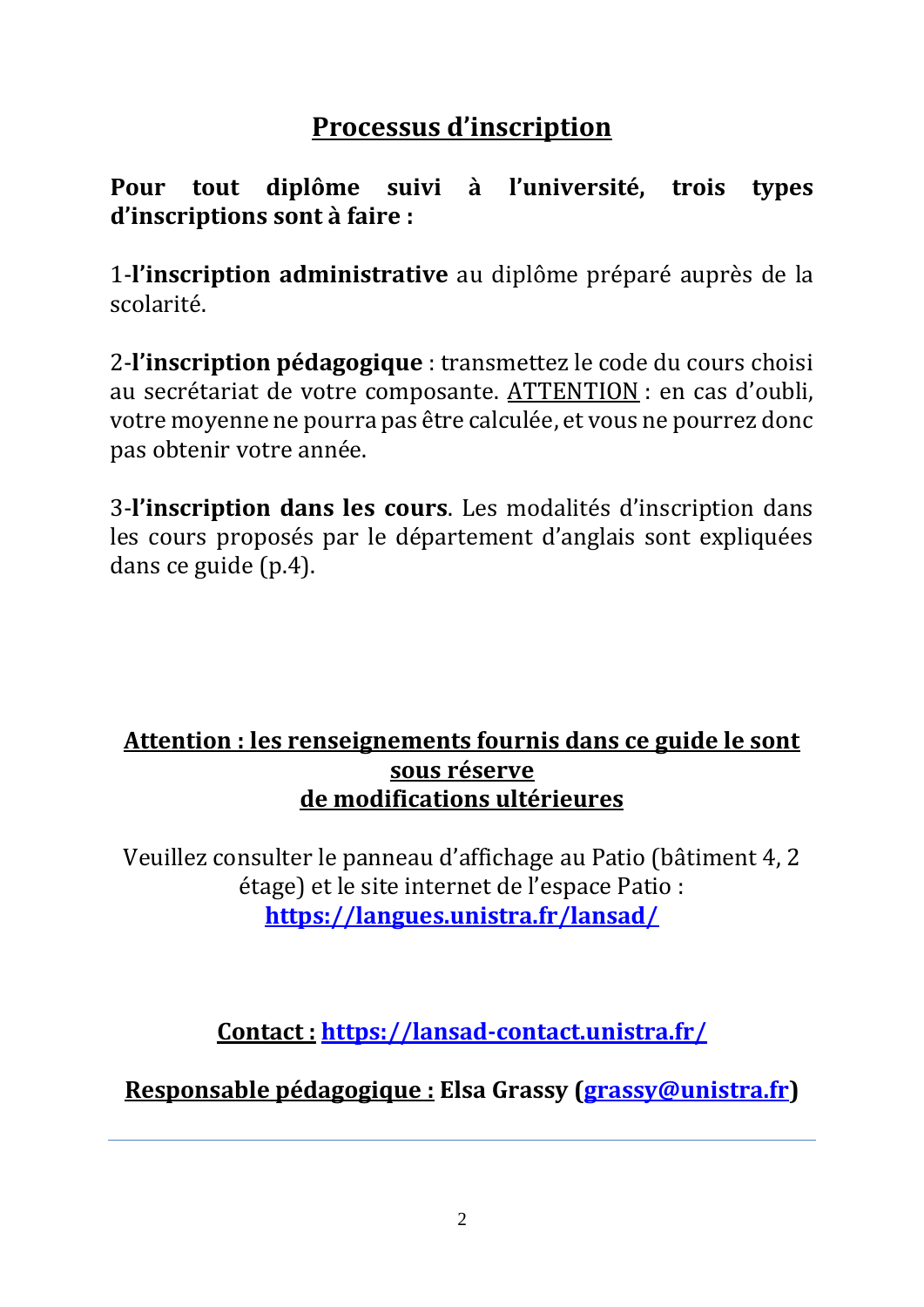# **SOMMAIRE**

| Horaires et programmes du 1 <sup>er</sup> semestre                                              |
|-------------------------------------------------------------------------------------------------|
|                                                                                                 |
| -horaires et programmes du 2 <sup>ème</sup> semestre                                            |
|                                                                                                 |
| <u>Cours hors U.E. obligatoire de langue (U.E. d'option, U.E. libre, U.E.</u><br>de découverte) |
|                                                                                                 |
|                                                                                                 |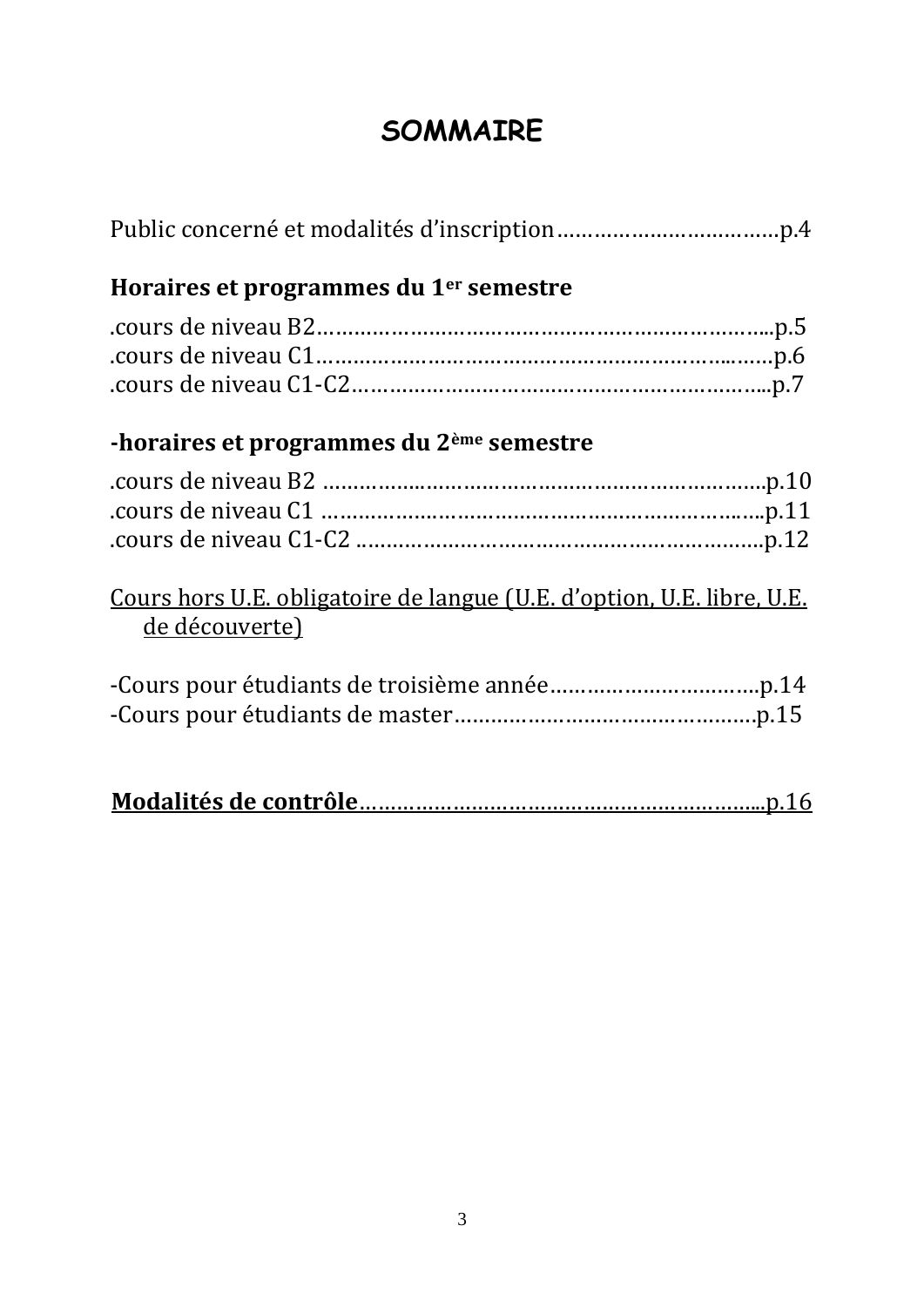# **Publics concernés par ce guide**

- Faculté des arts
- Faculté des lettres (U.E.2)
- Faculté des sciences sociales (unité 1)
- Faculté des langues (LIE et LIG UE2, reste des départements : U.E.4)

ATTENTION : Les étudiant.e.s du département d'études anglophones et les personnes qui ont l'anglais comme langue principale en LEA ne peuvent pas suivre de cours d'anglais LanSAD

Il existe deux possibilités pour suivre des cours d'anglais à **l'Espace Langues Patio** :

- **Au CRAL (Centre de Ressources et d'Apprentissage des Langues). Patio, bâtiment 5, étage 2** (voir site Internet du CRAL)
- **Au département d'études anglophones. Patio, bâtiment 4, étage 2**  (Voir le présent guide pédagogique)

# **Procédure d'inscription**

## **Deux possibilités :**

*1) Vous avez suivi des cours à l'Espace Langues Patio l'année dernière* (CRAL ou département d'études anglophones), les inscriptions en ligne aux cours du 1er semestre seront possibles du **1er au 18 septembre 2021**. Rendezvous sur [https://lansadmin.unistra.fr/,](https://lansadmin.unistra.fr/) sélectionnez « université de Strasbourg » puis connectez-vous avec votre identifiant et votre mot de passe ENT

.Si vous n'avez pas obtenu la moyenne en anglais sur l'ensemble de l'année dernière, inscrivez-vous au même niveau.

.Si vous avez obtenu la moyenne en anglais sur l'ensemble de l'année dernière, inscrivez-vous au niveau supérieur (ex. : j'étais inscrit.e dans un cours B2, je m'inscris dans un cours C1)

.Si vous étiez inscrit.e dans des cours C1-C2, inscrivez-vous dans un autre cours C1-C2. Vous ne pouvez pas refaire un cours déjà validé.

2) Dans toutes les autres situations, connectez-vous sur [https://langues.unistra.fr/lansad/formations/trouver-sa-formation/ e](https://www.unistra.fr/index.php?id=25190)t suivez les instructions.

**Contact :** Pour toute demande d'information, vous pouvez remplir le formulaire de contact du Pôle LanSAD: <https://lansad-contact.unistra.fr/>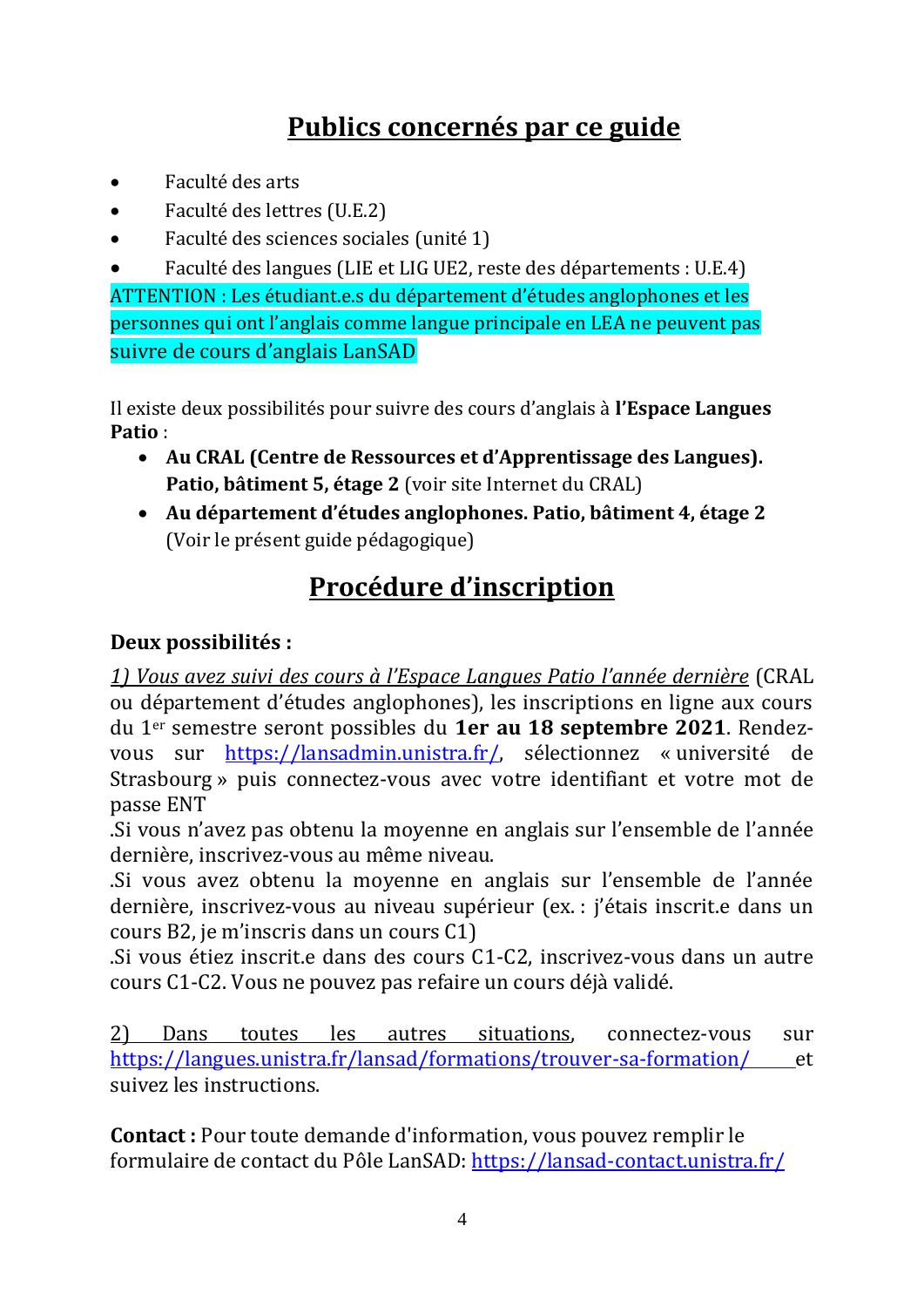# **HORAIRES ET PROGRAMMES**

# **1 er semestre**

*Les cours commencent en semaine 2 (semaine du 13 septembre)*

## **Cours de niveau B2 - (3ECTS)**

#### Ce module comprend :

- 1 CM Grammaire obligatoire (1h) **et** 1 TD au choix (1h)

#### **Cours obligatoire : CM de grammaire**

Lundi 13h – 14h, Mme MAECHLING, A.T9 (Atrium)

#### **et, au choix**

#### **LD26RM02-Written English**

Groupe 1 : Lundi 16-17h, M HUGHES, A216 (Institut St Georges) Groupe 2 : Mercredi 10h–11h, M HUGHES, 320 (Institut St Georges) Groupe 3 : Mercredi 11h–12h, M Le DUFF, 201 (Institut St Georges)

# **LD26RM03-American culture: Portrayals of American Youth Past and Present** Groupe 4 : Lundi 12h–13h, Mme De MATHUISIEULX, s. 5ss01 (Patio)

Groupe 5 : Mercredi 13h-14h, Mme FEUSTLE, 201 (Institut St Georges) Groupe 6 : Vendredi 10h–11h, Mme FEUSTLE, 115H (Le Bel)

Through the study of varied materials (films, texts, TV series etc), this course focuses on a range of representations of American youth. What vision(s) of it do the documents present? What do those portrayals reveal about American society?

#### **LD26RM04-An Introduction to British Culture**

Groupe 7 : Lundi 9h–10h, Mme PHAM THANH, 320 (Institut St George) Groupe 8 : Mercredi 15h–16h, Mme ROCKHILL, Amphi 2 (Patio) Groupe 9 : Jeudi 12h–13h, Mme ROCKHILL, s. 5144 (Patio)

An overview of British history, looking at how different creative art forms (films/texts/art) mirror the political landscape of the time, from the Victorian era to today.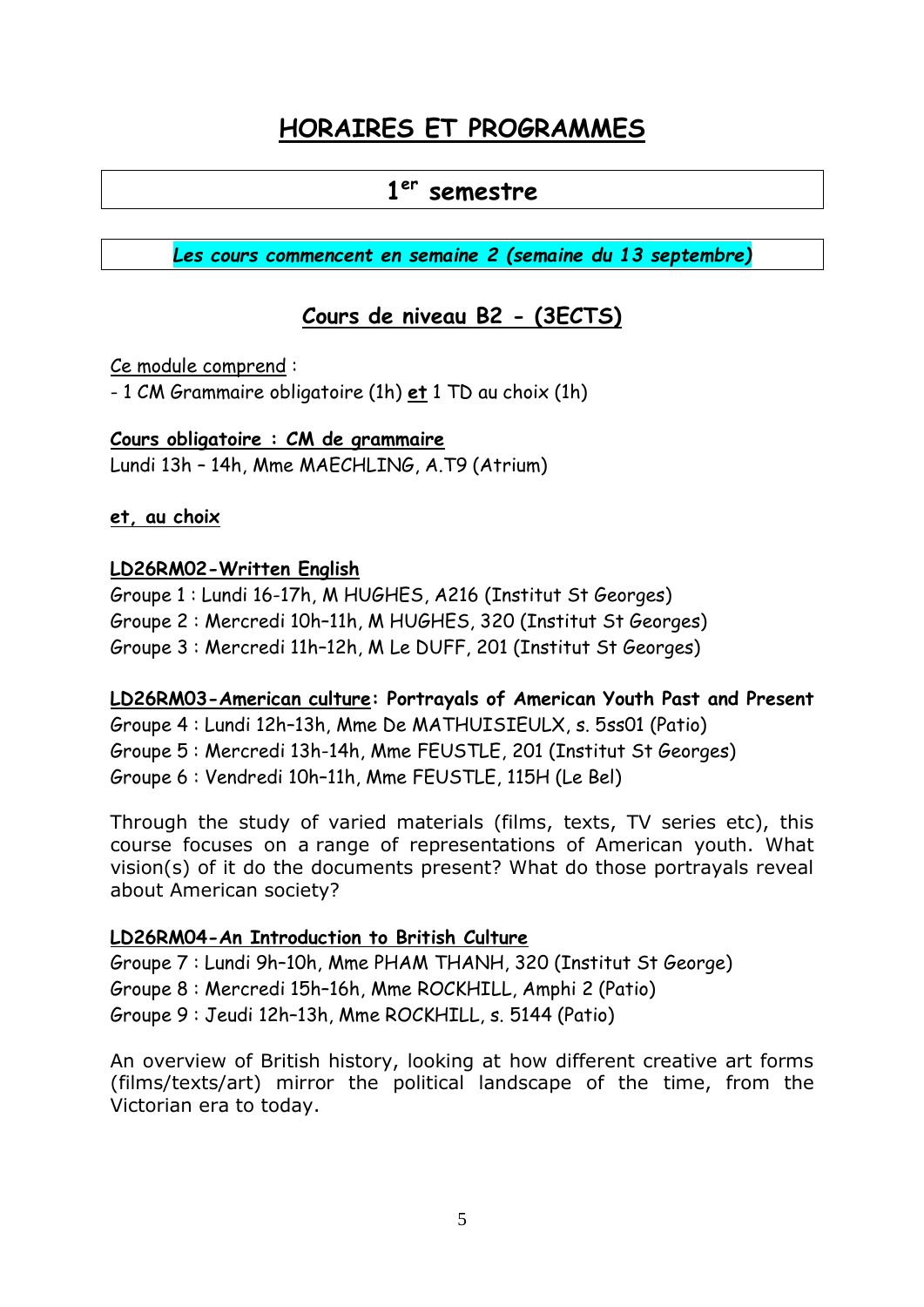# **Cours de niveau C1 (3ECTS)**

#### 1 groupe au choix parmi 4

#### **LD26RM05 - American Landscapes: Myth and Reality (Civilisation américaine)**

Groupe 1 : Mardi 16h–18h, M COULT, Mme PHAM THANH, s.5202 (Patio)

Through the study of literary, historical, journalistic, theoretical, and artistic documents, this C1-level course focuses on representations of American cities, in connection with roads and wilderness. In particular, the urban jungle will be analyzed as the site for poetic rebellions (Beat Generation,...), the crisis of modernity (literature of trauma,...), and contemporary social movements (Black Lives Matter,...). The course aims at providing students with advanced tools in written and oral comprehension as well as expression.

#### **LD26RM06- Representations of Irish Culture and History in Film and Television (Civilisation irlandaise et cinéma)**

Groupe 2 : Mardi 8h-10h, Mme McNAMARA, Mme ROCKHILL, A210 (Institut St Georges)

Many people's first encounter with Irish culture and history comes through the medium of the big screen. What ideas are being communicated through this medium and how does it influence our perception of Ireland? We will explore the history and culture of Ireland through the many representations expressed in various works, from *The Quiet Man* (1952) to *Rebellion* (2016).

#### **LD26RM07- An introduction to British Literature from the Middle-Ages to the Age of the Novel (Littérature britannique)**

Groupe 3 : Mercredi 15h–17h, M VUILLEMIN, s.3208 (Patio)

This course is an introduction to British literature. Starting from the Middle-Ages, the major British authors will be presented in their historical and cultural contexts. Passages from various texts and genres will be studied in class.

#### **LD26RM08- A Streetcar Named Desire (Littérature américaine et cinéma)**

Groupe 4 : Jeudi 12h–14h, Mme DELAGE, M COULT, Amphi 3 (Institut Le Bel)

This course will focus on a mid-twentieth century literary masterpiece and its screen adaptation: *A Streetcar Named Desire*, a play by Tennessee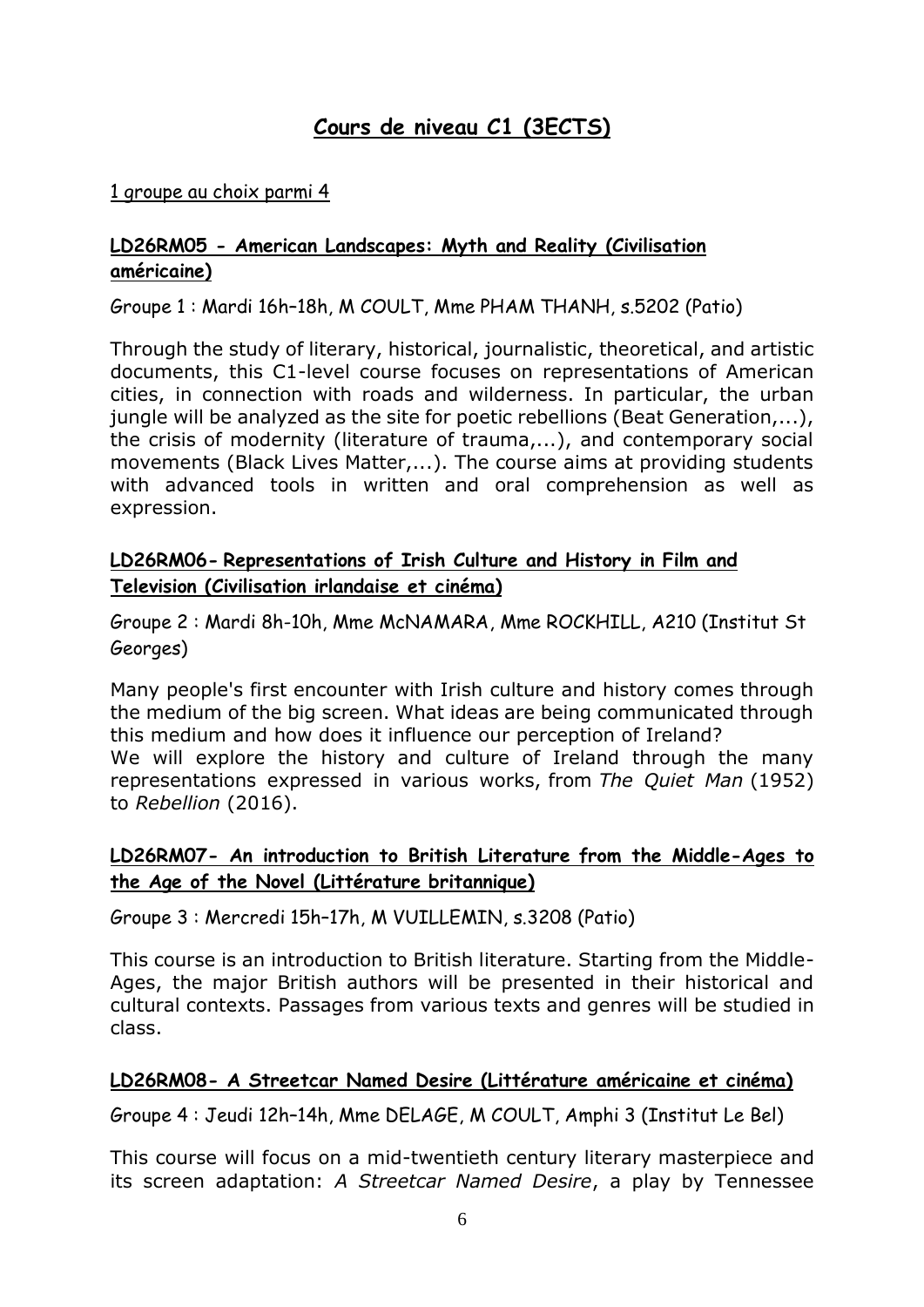Williams, adapted by Elia Kazan. Drawing from Peter Brooks's notion that the desire to know the body is a powerful dynamic of storytelling in all its forms, we will investigate the ways in which the body, both as subject and object of desire, may 'move' narratives and their readers/spectators across different media, be it through the written word, on stage or on a screen. Related themes, such as intimacy and transgression, will clue us to the interactions between this work and the cultural contexts in which it was produced.

Book edition that will be used: *A Streetcar Named Desire* (Penguin Modern Classics, 2009).

# **Cours de niveau C1-C2 (3ECTS)**

1 groupe au choix parmi 5

#### **LD26RM09 The adaptation of The Lord of the Rings, a quest intertwining the sublime and the spectacular (littérature britannique et cinéma)**

Groupe 1 : Lundi 10h-12h, Mme De MATHUISIEULX, M HUGHES, 5202 (Patio)

"It's a dangerous business, Frodo, going out your door. You step onto the road, and if you don't keep your feet, there's no knowing where you might be swept off to." The general public knows *The Lord of the Rings* thanks to Peter Jackson's film adaptation. With it, the viewer dives into a fantasy universe known as Middle Earth and encounters its dwellers, such as Hobbits, magicians, dwarfs, elves or Ents. J.R.R. Tolkien's creation is now associated with epic adventures, magic landscapes and Manichean battles between good and evil.

Thus, has the filmmaker turned the novels into mere teenager entertainments, as the author's son once claimed? We shall examine this question throughout the year.

#### **LD26RM10 – The American Dustbowl in Literature and Photography (civilisation américaine et littérature)**

Groupe 5: Mercredi 17h–19h, M COULT, s. 131H (Institut Le Bel)

During the decade between the 1930s and 1940s, the United States suffered a series of economic and environmental disasters that had devastating effects on the American people. The Great Depression and the ecological crisis known as the "Dustbowl" combined to destroy the livelihoods of millions of Americans and led to poverty, famine, and mass migrations. These events would go on have lasting effects on US government, but also on the literary and visual arts. This course provides an interdisciplinary approach to the American Dustbowl by exploring historical, photographic, and literary documents dealing with the era. Students will be expected to read John Steinbeck's novella, *Of Mice and Men*, along with other documents that will be provided in class.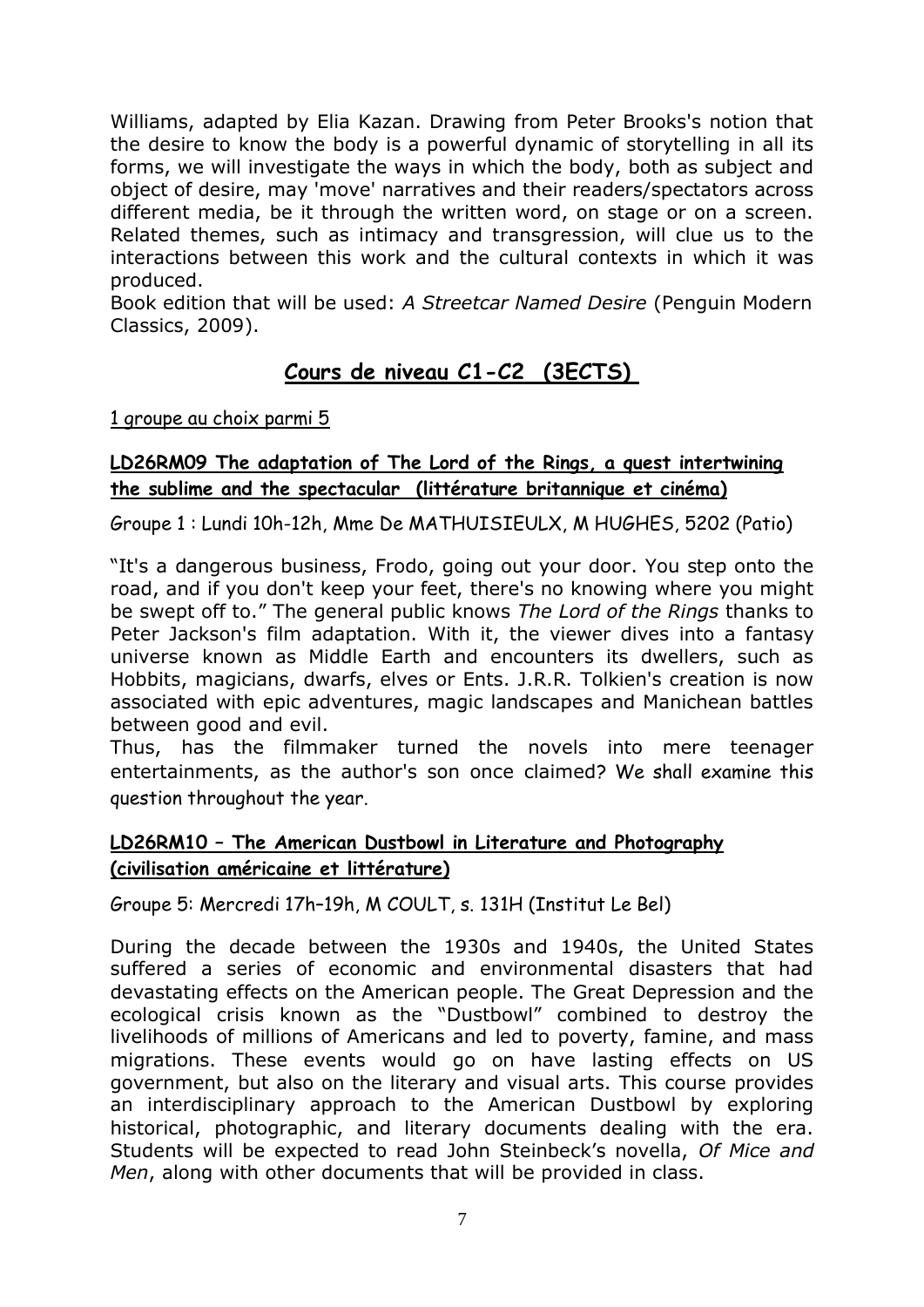#### **LD26RM11 – The Late-Night Talk Show: Showcase of American culture (Civilisation américaine et télévision)**

Groupe 2 : Mardi 12h-14h, M LIPSON, Amphi 6 (Institut Le Bel)

From well-known programs such as *The Tonight Show* (NBC, 1954-present) or *The Daily Show* (Comedy Central, 1996-present) to the more obscure *The Arsenio Hall Show* (Syndication, 1989-1994, 2013-2014) and *A Little Late with Lily Singh* (NBC, 2019-2021), late-night talk shows have played a pivotal and powerful role in American culture. The late-night time slot, initially dormant, would spawn one of the longest running TV programs (*The Tonight Show*), and become the perfect showcase for the biggest movie stars. It was the obligatory stop for any public figure with something to sell, be it book, album or, in the case of politicians, oneself. The genre even led to some serious Shakespearean drama when two princes in waiting, David Letterman and Jay Leno, vied to succeed the throne of the king of Late Night, Johnny Carson. During this course, we will look into the beginnings and history of late-night TV, its influence on American culture, and finally its evolution in terms of diversity and new formats.

#### Suggested reading

Carter, Bill. *The War for Late Night: When Leno Went Early and Television Went Crazy*, Plume. 2011.

Carter, Bill. *The Late Shift: Letterman, Leno, & the Network Battle for the Night*, Open Road Media. 2019.

#### **LD26RM12 Contemporary Representations of Indigenous Peoples in North America (civilisation nord-américaine et cinéma)**

Groupe 3 : Mercredi 9h–11h, Mme BAUDRY, 211 (Institut St Georges)

The reality of contemporary indigenous life is too often ignored, or understood through the distorted lens of the 19<sup>th</sup> century "Indian" we have all been introduced to by Hollywood. The course will provide an overview of that reality, focusing on forms of resistance both to the still difficult living conditions of many indigenous people, and to the problematic representation of these people in mainstream media. We will explore the works of contemporary indigenous musicians, visual artists, film makers, comedians, etc. and how they retell the history of North American colonization as well as challenge preconceptions of what it means to be indigenous today.

#### **LD26RM13 – Canadian Festivals & Celebrations (civilisation nord-américaine)**

Groupe 4 : Jeudi 17h–19h, M LAVIE, 321 (Institut St Georges)

Societies have long celebrated festive events that are unique to their cultural heritage. This course will examine Canadian festivals and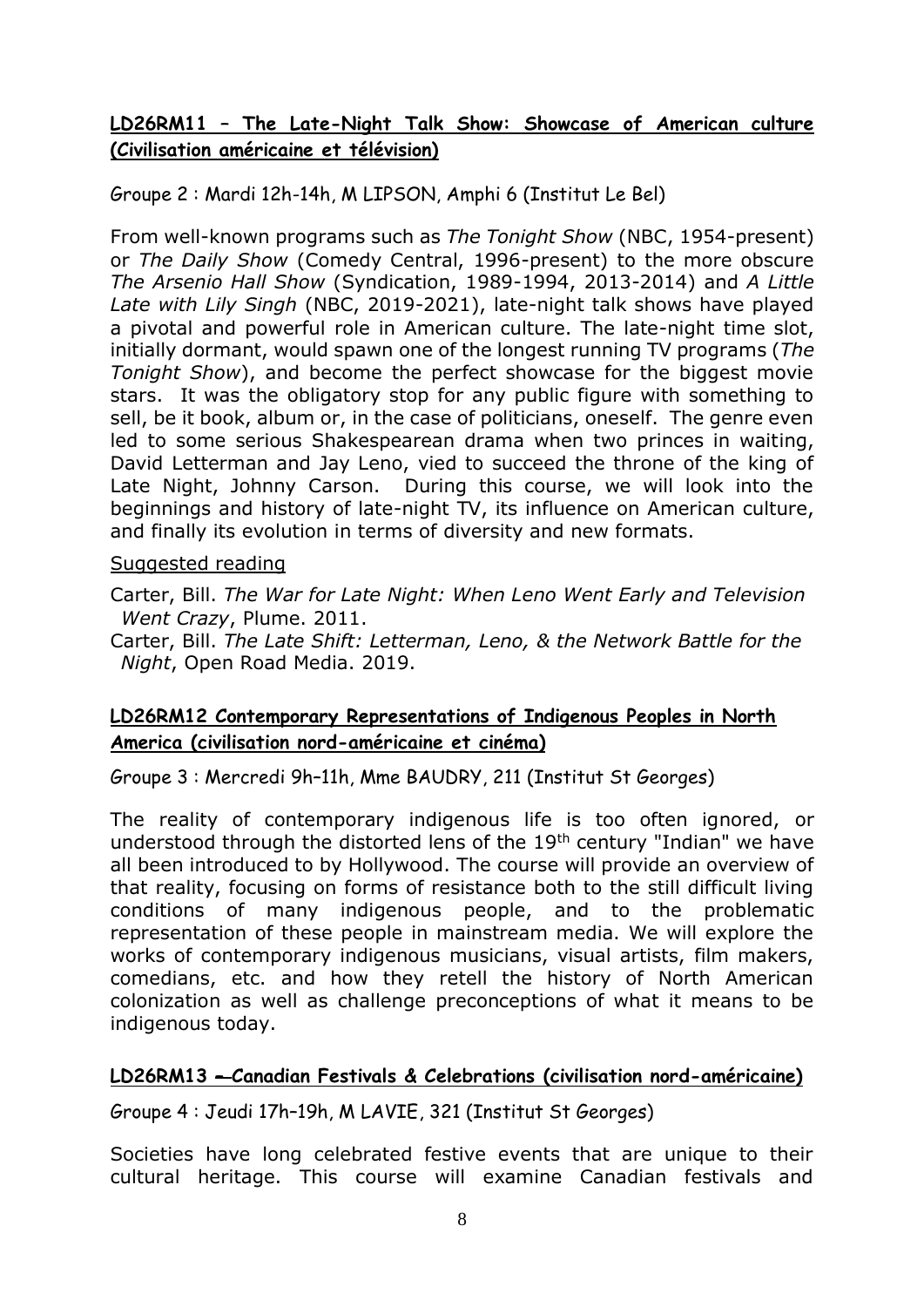celebrations from an interdisciplinary perspective. Each week, we will visit a new city to find out how festivals developed historically, culturally, politically, geographically, and even climatically. From wild stampedes in Calgary to Winterlude on Ottawa's Rideau canal, get ready to explore the rich diversity of amazing events that attract participants from far and wide.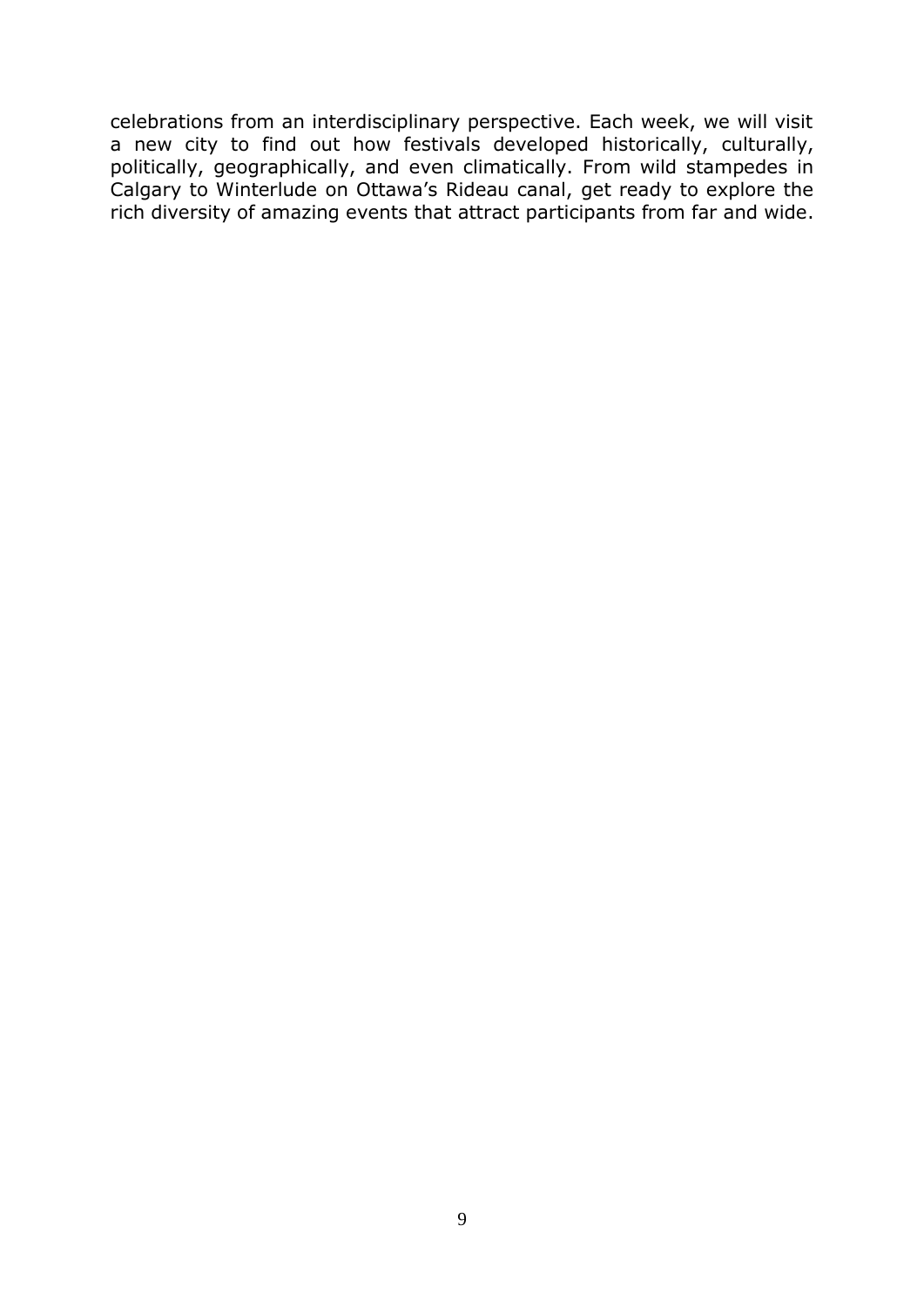# **2 ème semestre**

*Les cours commencent en semaine 2 (semaine du 24 janvier)*

## **Cours de niveau B2 (3ECTS)**

1 groupe au choix parmi 6

#### **LD26PM01 – Written English**

Groupe 1 : Vendredi 8h-10h, Mme HAMZA, M COULT, s. 5ss01 (Patio) Groupe 2 : Vendredi 10h-12h, Mme HAMZA, Mme ROCKHILL, s. 5ss01 (Patio)

#### **LD26PM02 - Creative Writing and Oral Comprehension**

Groupe 3 : Mercredi 8h-10h, Mme DESNAIN, Mme FEUSTLE, s. 5SS01 (Patio) Groupe 4 : Jeudi 12h–14h, Mme MISSET, Mme FEUSTLE, s. 008 (Palais Universitaire)

#### **LD26PM03 – American Voices Past and Present (civilisation américaine)**

Groupe 5 : Mercredi 11h–13h, M COULT, Amphi 4 (Patio) Groupe 6 : Jeudi 10h-12h, M OBERGFELL, 101 (Galileo)

In this course we explore not only a few figures who have shaped today's American cultural landscape, but also those that exist on the margins of society. We will interrogate notions of status, influence, and power of the voices belonging to political figures, celebrities, and activists as well as those who have been left historically "unheard". We will examine a variety of themes throughout the semester as well as various modes of communication including audio, video, textual, and electronic medias as we work to improve the student's listening and textual comprehension in addition to their spoken and written expression.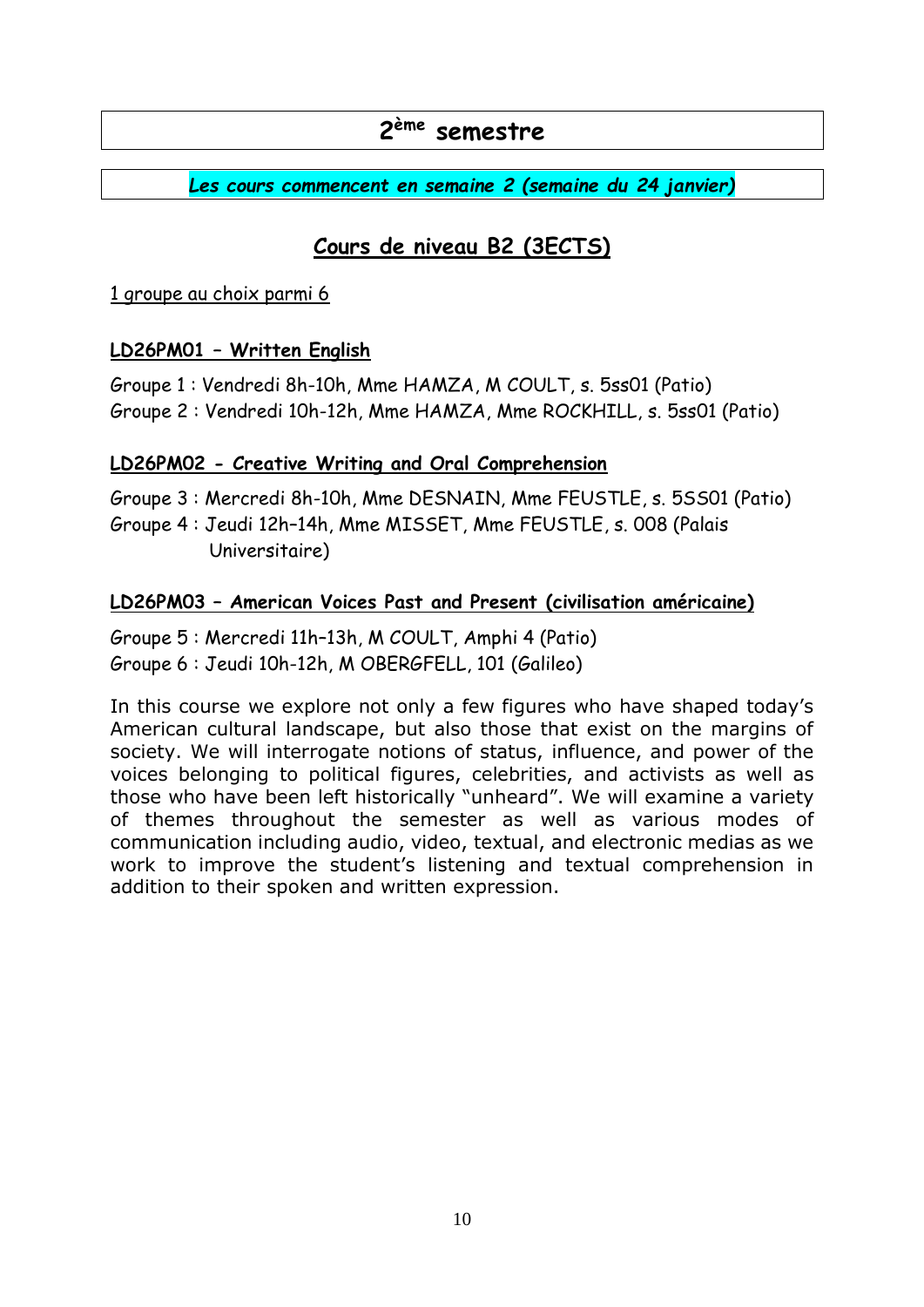## **Cours de niveau C1 (3ECTS)**

#### 1 groupe au choix parmi 4

#### **LD26PM04 – Women and popular culture (civilisation de l'aire anglophone)**

Groupe 1 : Mardi 16h–18h, Mme ETTAOUI, Mme ROCKHILL, s. 5ss01 (Patio)

This course examines women's many different relationships to contemporary popular culture focusing on various media (film, music, television, magazines). How do dominant messages in popular culture (mis)represent women's lives? Why is it important to look beyond images to investigate their context and different "ways of seeing" them? How do women (and men to a broader extent) consume, challenge and re-create popular culture? This course focuses on feminist and cultural studies theories in order to explore these questions, to discover what is meant by "pop culture" and to reflect on constructions of gender, "race", class, sexuality and ability.

#### **LD26PM05 – LGBTQ+ Representation (Civilisation US & UK et cinéma)**

Groupe 2 : Mardi 8h–10h, Mme DESNAIN, Mme FEUSTLE, s. 5ss01 (Patio)

This course seeks to explore the LGBTQ+ representation in history and especially in the last few decades. We will be looking at books, movies, TV shows, music, video games and advertising and seeing how representation has changed with the time(s). We will both study the works in their historical context as well as in a broader reflexion on representation.

#### **LD26PM06 – High and low fantasy (analyse littéraire et "creative writing")**

Groupe 3 : Jeudi 16h-18h, Mme De MATHUISIEULX, M HUGHES, 3R-E03 (Patio, Bâtiment 3)

*"The realm of fairy-story is wide and deep and high and filled with many things: all manner of beasts and birds are found there; shoreless seas and stars uncounted; beauty that is an enchantment, and an ever-present peril."* J.R.R Tolkien

This course aims at studying some canonical texts of high and low fantasy in the English-speaking world, from *Beowulf* to *A Game of Thrones*. It is time to unravel the secrets of witches, vampires, ghosts, fairies, and more...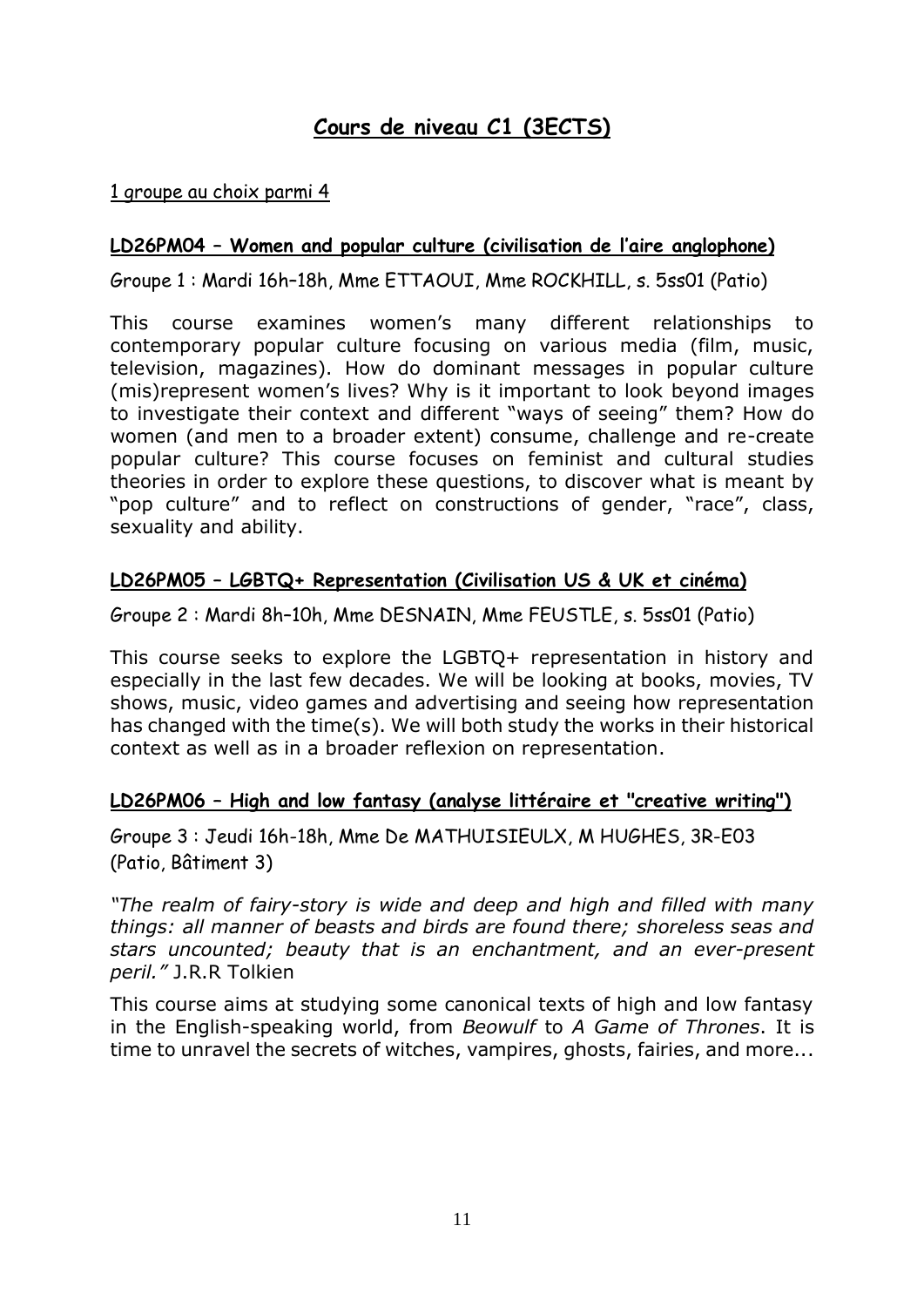**LD26PM07 - An Introduction to British Literature from Pre-Romanticism to the 20th Century**

Groupe 4 : Vendredi 10h–12h, Mme De MATHUISIEULX, M HUGHES, s. 5144 (Patio)

This course is an introduction to British literature. Starting from Pre-Romanticism, the major British authors will be presented in their historical and cultural contexts. Passages from various texts and genres will be studied in class.

## **Cours de niveau C1-C2 (3ECTS)**

1 groupe au choix parmi 4

### **LD26PM08 – An introduction to Shakespearean Drama (Littérature britanique)**

Groupe 1 : Vendredi 10h–12h, M VUILLEMIN, s. 4307 (Patio)

This course will provide an introduction to the dramatic works of William Shakespeare and of his contemporaries. We will see how and where their plays were acted, and situate them within the historical and literary context of the English Renaissance—focusing on major critical debates about Shakespeare. The aim of this course is also, quite simply, to enjoy the texts themselves and use them as a basis to improve your written and spoken English.

#### **LD26PM09 - Vampires vs. Zombies: American Monsters (Civilisation américaine et cinéma)**

Groupe 2 : Jeudi 14h–16h, Mme GRASSY, 115 (Institut St Georges)

"Dreams and beasts are two keys by which we are to find out the secrets of our nature." - Ralph Waldo Emerson

The recent revivals in all things vampire and zombie have elicited a number of explanations, from the economic to the psychological. This American Studies course examines the history and evolution of these two monstrous figures, their diverse representations in popular culture, and the numerous parodies and rewritings they have elicited. We will see how vampires and zombies have become social phenomena, and how their characteristics have merged in recent years.

In preparation for this class, you are encouraged to explore the canon of vampiric and zombie studies and watch and read as many works you can get your hands on as possible. Vegetarian vampires fans beware: this class might include some T*wilight*-bashing.

A bibliography will be available online on the moodle page for the class.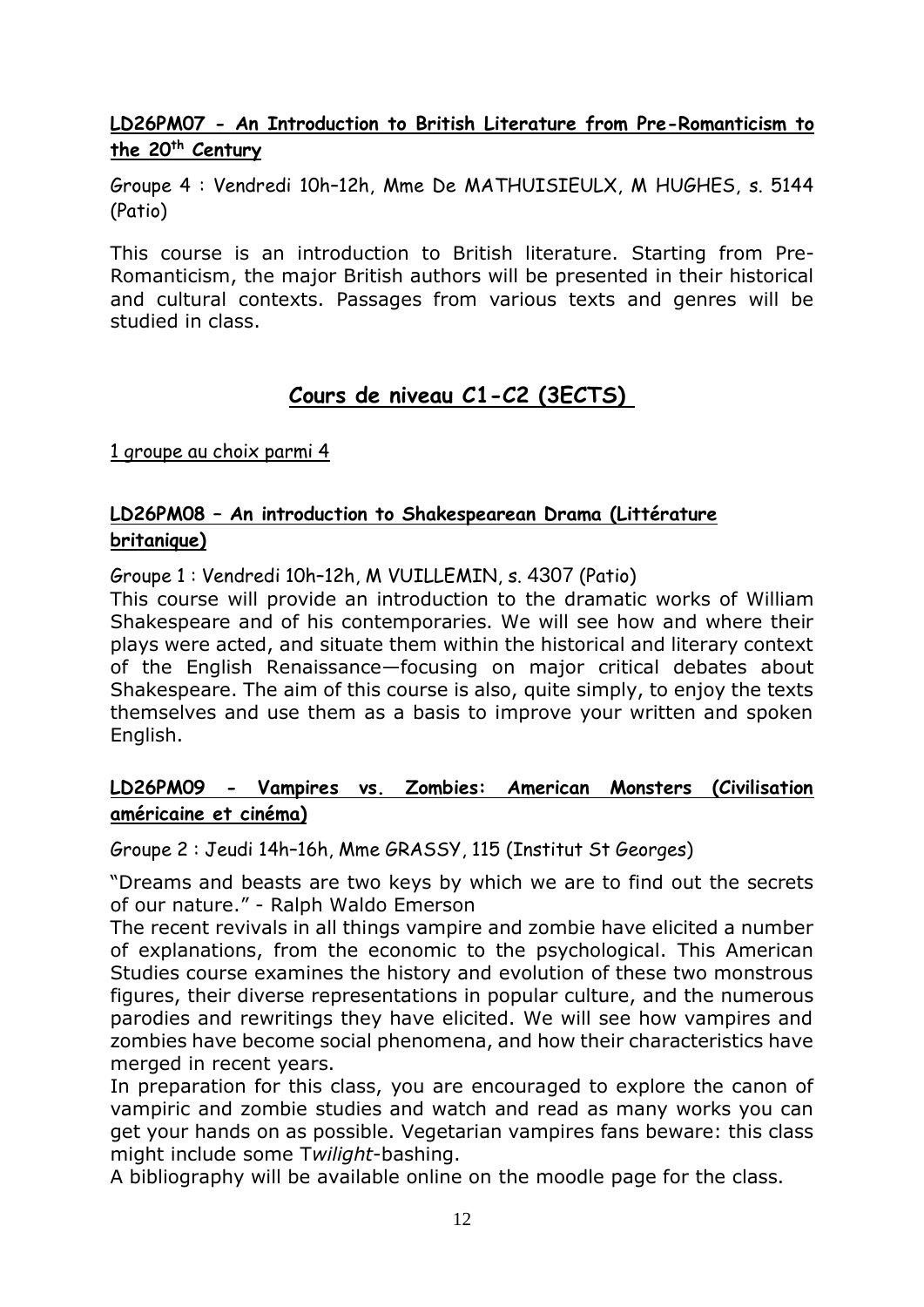#### **LD26PM10 – Rock Mythologies (Media culture, cinema)**

Groupe 3 : Vendredi 16h–18h, M LEBOLD, 5139 (Patio)

The aim of this course is to study the trajectories, gestures, persona creations and cultural resonance of a few artists from the rock scene and media culture of the 1950s, 1960s and 1970s (including the Beatles, Bob Dylan, David Bowie, Andy Warhol and Elvis Presley).

Inspired by Star Studies, performance studies, semiotics and Jungian psychology, our approach will be to study how those artists come to reconfigure archetypal cultural roles and functions (hero, prophet, griot, shaman, trickster...) and form in the collective imagination a modern mythological pantheon that the culture uses to embody values, negotiate cultural and social tensions and interpret itself.

The sessions will include studies of texts, images, performances and videos.

#### **LD26PM11 – "Going Global? US Sports History, Culture and Society since the 1950's"**

Groupe 4 : Mardi 14h-16h, M. DOPPLER-SPERANZA, s. 4402 (Patio)

"Going Global?" will explore the sociocultural relevance of sports in the United States throughout the twentieth and into the twenty-first centuries. Primarily based on historical material, it aims to develop a comprehensive understanding of the United States as a nation of athletes and assess how its sporting culture helped embrace and challenge US hegemony in the world. Drawing from the press, literature, visual arts and moving images, this class will pay specific attention to cultural processes and artifacts in the late and post-Cold War decades in order to observe how globalizing sports highlighted increasingly visible inequities, such as those among racial, socioeconomic, and gendered lines. Every week, students are expected to read academic articles and listen to radio talk shows to engage the class in discussions and debate. They are also expected to complete an in-depth analysis of an athlete who changed the course of history. Knowledge of US sports history is not a pre-requisite.

Required readings:

- Dave Zirin. *A People's History of Sports in the United States. 250 Years of Politics, Protest, People, and Play* (New York: The New Press, 2009).
- There will be a reader available through Moodle. All the articles and books' chapters will be available in the course's page in a pdf format.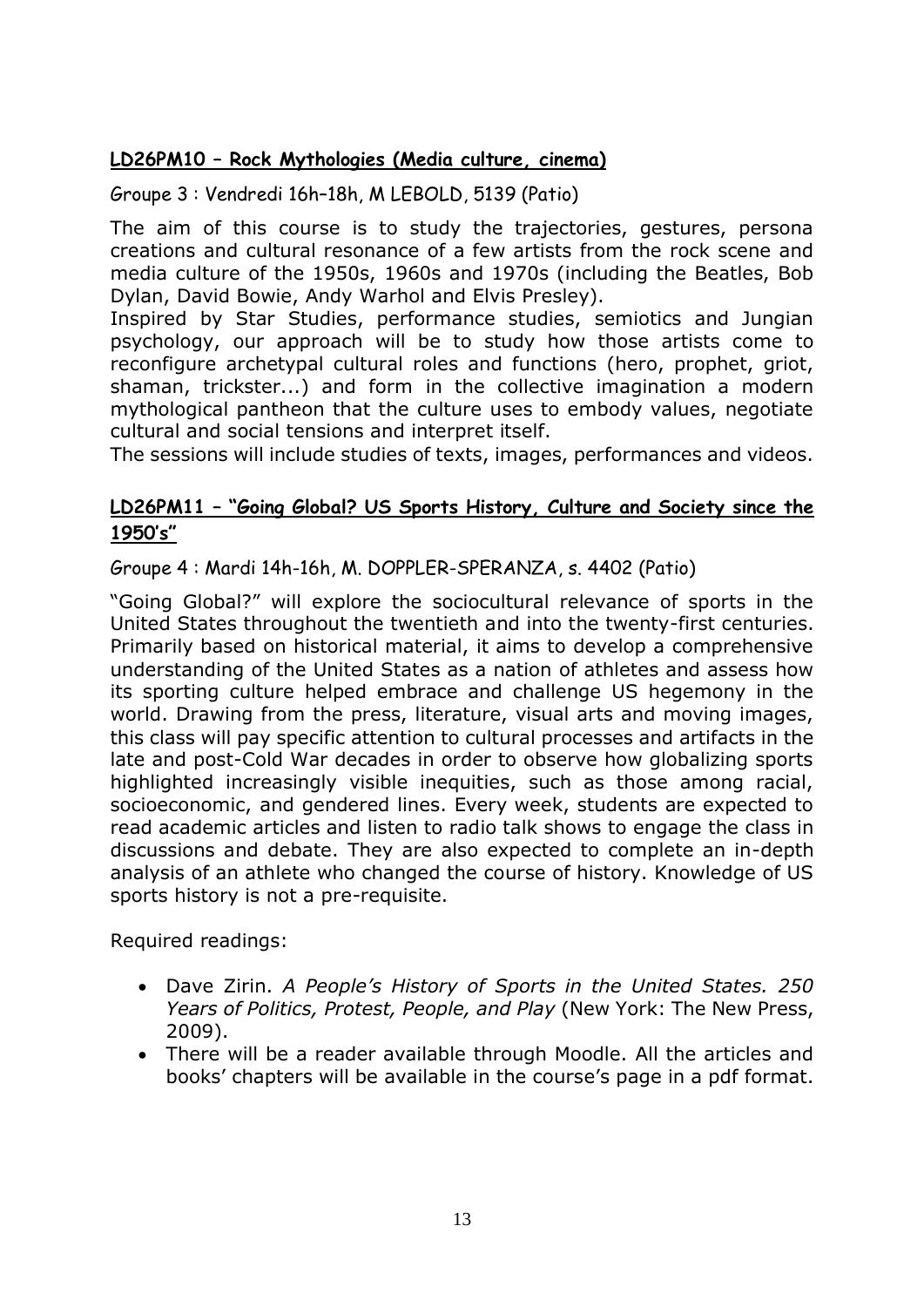#### **COURS DE 3ème ANNEE**

*L'inscription se fait directement auprès de l'enseignant·e concerné·e au début du premier cours.*

#### **1 er semester**

**LG20EM51 (3 ECTS) : A short history of documentary photography in North-America Jeudi de 16h30 à 18h30, A210 (Institut St Georges), Mme CRESSMAN Attention ! Le cours commence en semaine 1**

The course will explore the uses and practices of documentary photography in the United States and in Canada in the  $20<sup>th</sup>$  and  $21<sup>st</sup>$  centuries. The very open definition of documentary photography adopted here will take us on a tour of various genres - social photography, ethno-photography, social realism, photojournalism, anti-documentary, staged photography, and virtual reality. The course requires weekly readings around theoretical, practical, social or artistic issues photographers have sought to address. Students will be expected to make oral presentations on various photographic projects and to prepare syntheses aiming at comparing and contrasting various photographic material. A bibliography will be provided in class.

**2 e semester LG20FM50 (3ECTS) : Poetics of Rock Singer-Song Writers**

**Vendredi de 14h à 16h, s. 3206 (Patio), M LEBOLD**

The course will be devoted an introduction to the cultural and artistic universes, modes of performance and artistic gestures of rock artists such as Elvis Presley, Bob Dylan, Leonard Cohen, Lou Reed, Nick Cave, David Bowie and others.

Their work will be approached in terms of oral literature and performance and include analysis of poetry, performances and persona creation.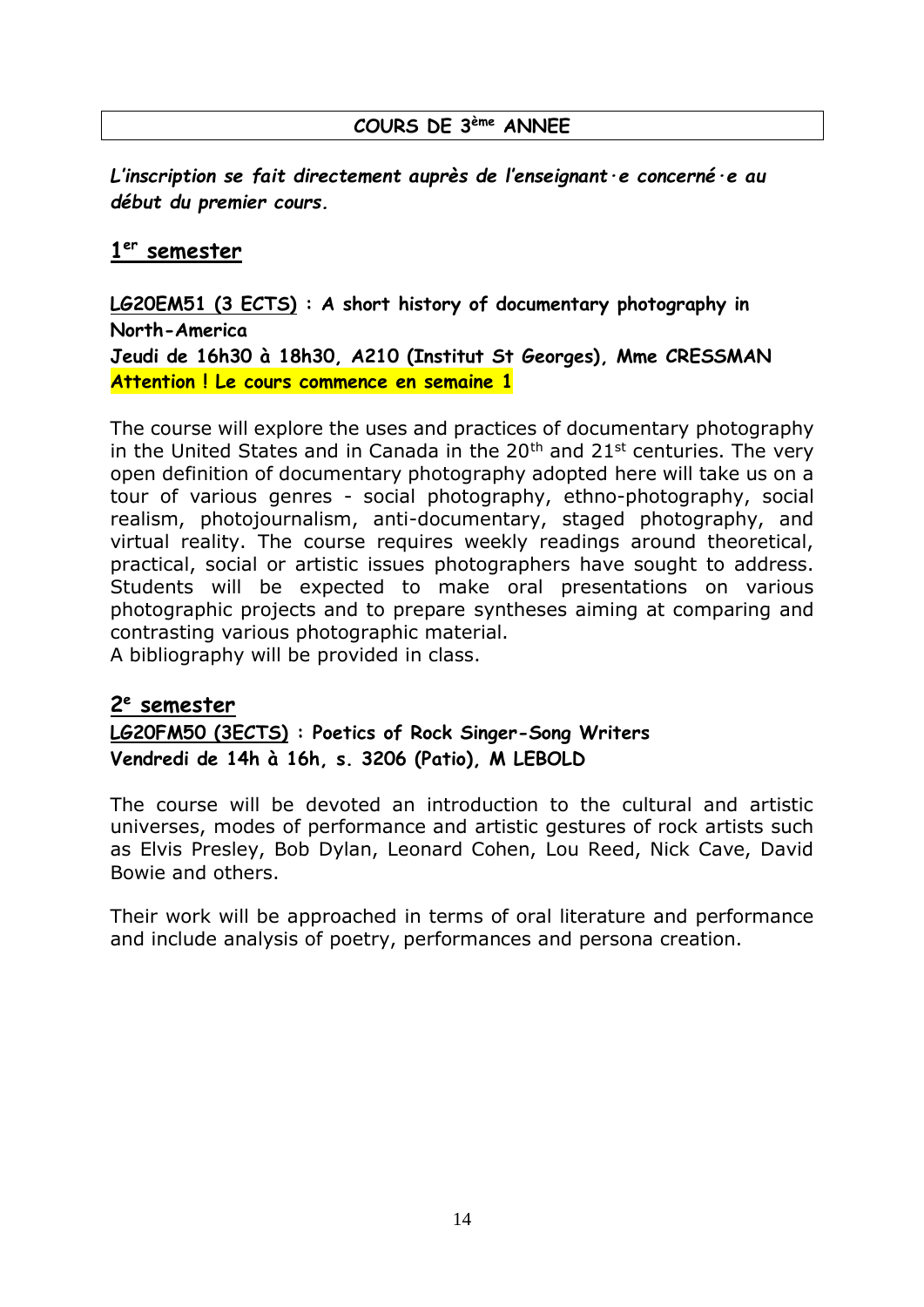*L'inscription se fait directement auprès de l'enseignant.e concerné.e au début du premier cours. Les cours commencent en semaine 1, qu'il s'agisse du S1 ou du S2.*

## **LG20GM99 (3ECTS) (1er semestre)**

#### **Reading Shakespeare as a lyric poet: the Sonnets and the canon, 1609-2021**

Mardi 13h-14h, M VUILLEMIN, 5202 (Patio)

Shakespeare's *Sonnets* is one of the most well-known and the most beloved poetic collections in the English language. It is widely seen as some the greatest poetry ever written both within and without the English-speaking world, as evidenced by the overwhelming wealth of scholarly works about it, not even mentioning the translations. Such unanimous appreciation, however, is relatively recent. In this class, the focus will be not just on the texts themselves, but also on the way they have been read, in the widest sense of the term (*i.e*. published, edited, commented upon, or even imitated) from the moment they were written to today.

We will explore how Shakespeare's canonical status as an author and a person was constructed, and how such canon-building had to do with specific cultural, social and political issues (especially in the nineteenth century) and the specific place of lyric poetry in that context. The reception of Shakespeare will also serve as a pretext to (re)discover some aspects of literary history that often go beyond national boundaries. Students will be expected to read and analyse extracts from works of and about literature (their contents, but also sometimes their material features) and, why not, to produce their own rewriting of a Shakespearean sonnet of their choice.

# **LG20HM99 (3ECTS): (2<sup>e</sup> semestre)**

### **The Visual Arts in Britain, 1700-1900**

Lundi 15h-16h, Mme IBATA, s. 5109 (Patio)

The 18<sup>th</sup> and 19<sup>th</sup> centuries are often considered to be the golden age of British art, with unprecedented achievements in painting, landscaping and architecture. This course will present the intellectual and social context of this development, and introduce the major artists of the time.

#### Suggested reading:

Vaughan, William: *British Painting: The Golden Age*, Thames and Hudson, 1999.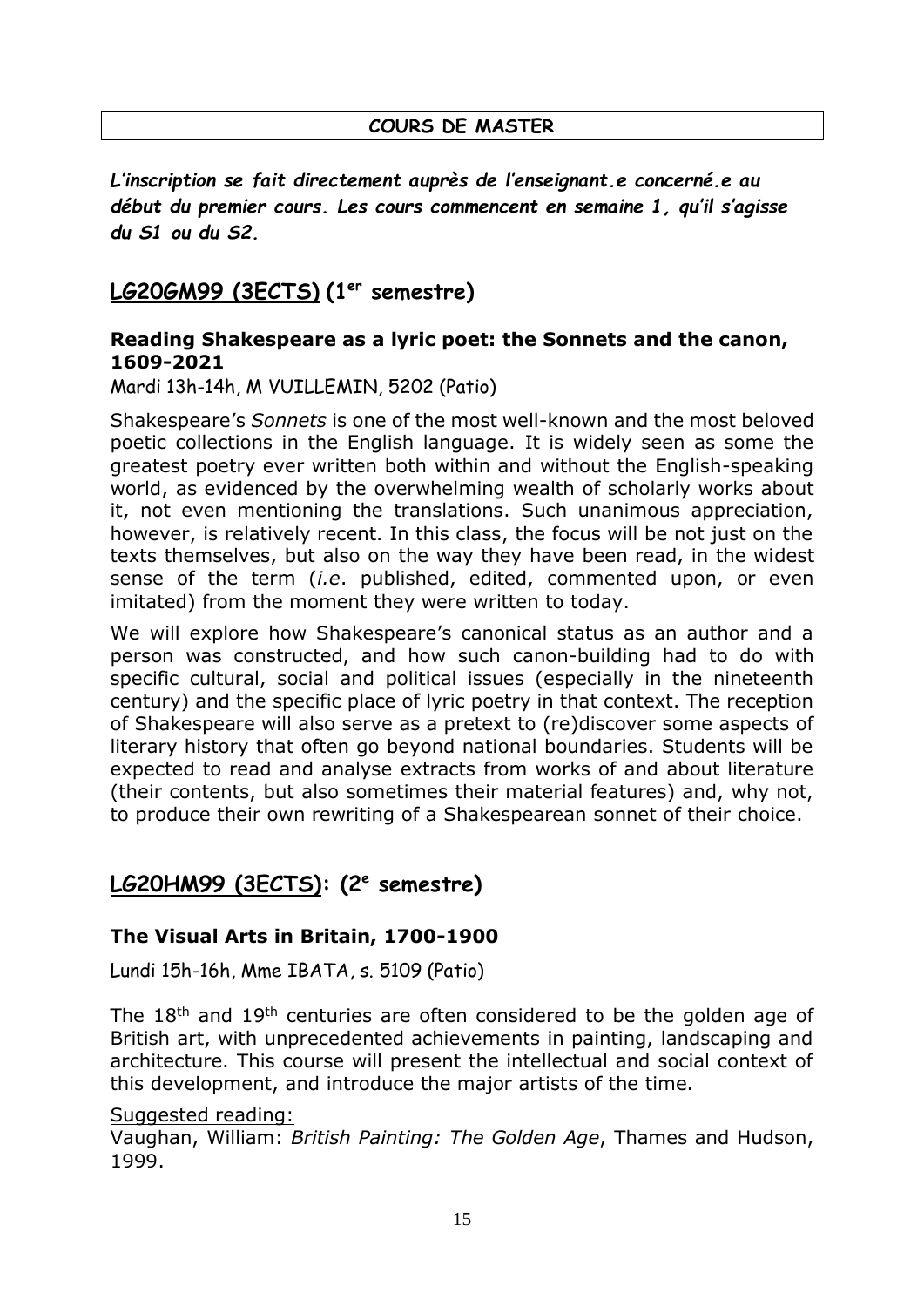Bruckmuller-Genlot, Danielle: *Peinture et Civilisation Britanniques*, Ophrys, 2000.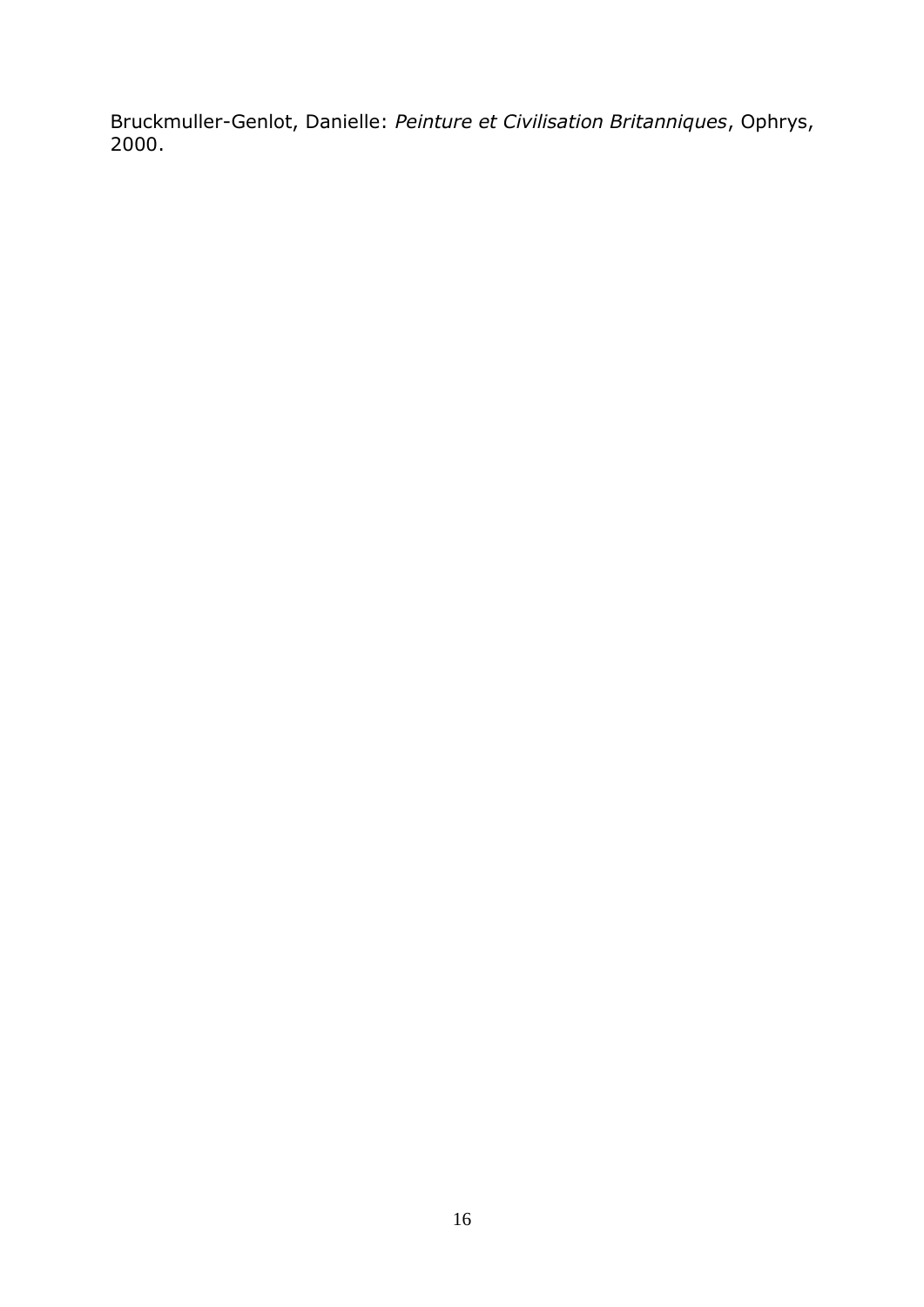#### **MODALITES DE CONTROLE DES CONNAISSANCES MODULES OFFERTS AUX NON-SPECIALISTES** *(sous réserve d'approbation du CEVU)*

#### **Semestre 1**

| Code et                                                                                                     | Epreuve selon le niveau                                                                                                                                                                                                                                                                                                                                   |
|-------------------------------------------------------------------------------------------------------------|-----------------------------------------------------------------------------------------------------------------------------------------------------------------------------------------------------------------------------------------------------------------------------------------------------------------------------------------------------------|
| niveau du                                                                                                   |                                                                                                                                                                                                                                                                                                                                                           |
| cours                                                                                                       |                                                                                                                                                                                                                                                                                                                                                           |
| <b>Niveau B2</b><br><b>Codes TD</b><br><b>LD26RM02</b><br><b>LD26RM03</b><br><b>LD26RM04</b>                | -Une évaluation du niveau<br>d'anglais parlé ou écrit,<br>individuelle ou collective, en<br>TD, d'une durée maximale de<br>15 mn (coeff.1).<br>-Une épreuve de fin de<br>semestre d'1h évaluant<br>grammaire + TD où<br>l'étudiant.e est inscrit.e<br>(« Written English » ou<br>« Portrayals » ou<br>« Introduction to British<br>culture ») (coeff. 2). |
| Niveau C1<br><b>Codes TD</b><br><b>LD26RM05</b><br><b>LD26RM06</b><br><b>LD26RM07</b><br><b>LD26RM08</b>    | - Une évaluation du niveau<br>d'anglais parlé, individuelle ou<br>collective, sous forme de<br>présentation ou de débat en<br>cours d'une durée maximale de<br>10 mn (coeff.1).<br>- Une épreuve écrite de 2h<br>correspondant au programme<br>choisi par l'étudiant.e en début<br>de semestre (coeff.2).                                                 |
| Niveau C1-C2<br><b>Codes TD</b><br><b>LD26RM09</b><br><b>LD26RM10</b><br><b>LD26RM11</b><br><b>LD26RM12</b> | - Une évaluation du niveau<br>d'anglais parlé, individuelle ou<br>collective, sous forme de<br>présentation ou de débat en<br>cours d'une durée maximale de<br>10 mn (coeff.1).<br>- Une épreuve écrite de 2h<br>correspondant au programme<br>choisi par l'étudiant.e en début<br>de semestre (coeff.2).                                                 |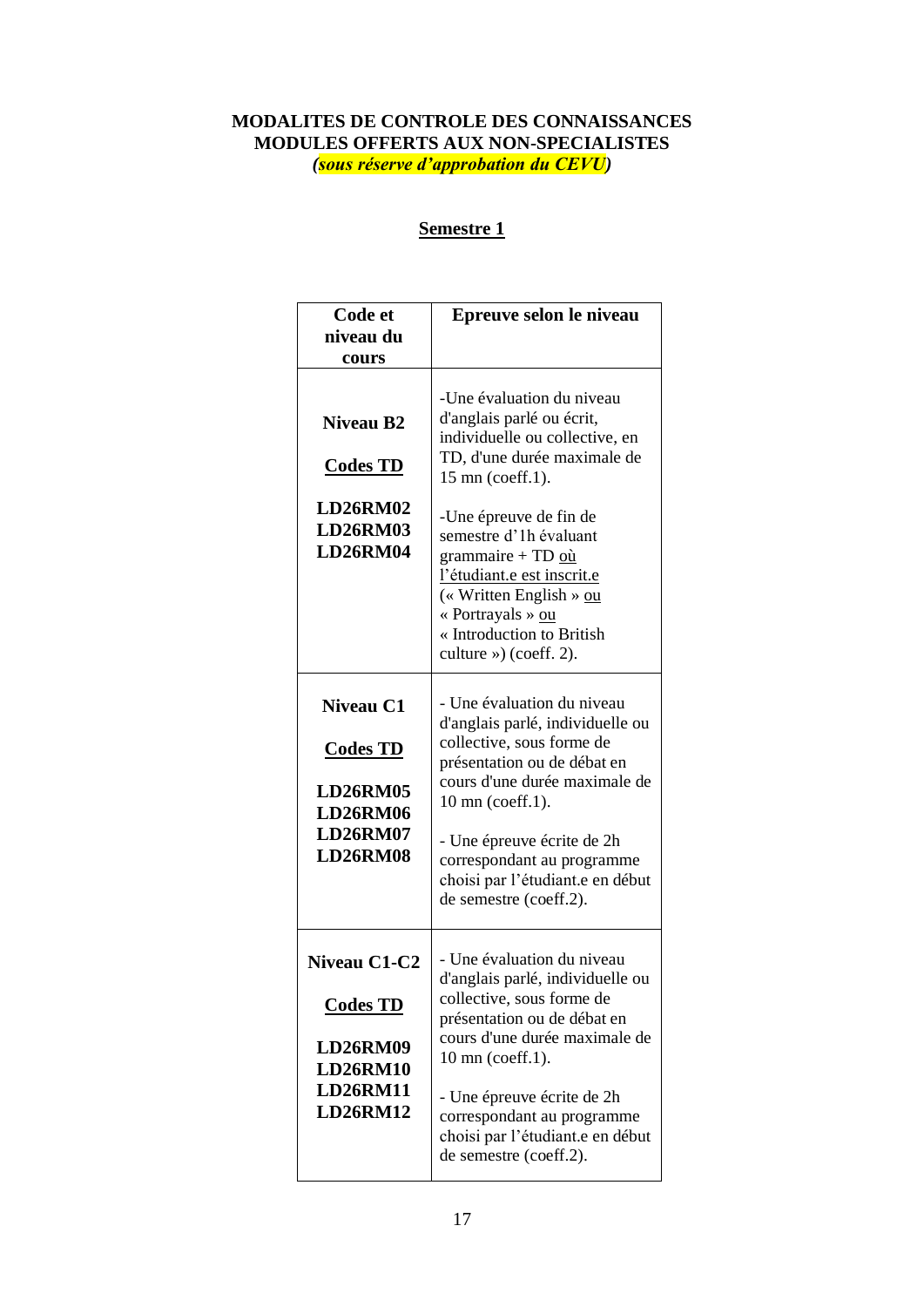#### **Semestre 2**

| Code et<br>niveau du<br>cours                                                                        | Epreuve selon le niveau                                                                                                                                                                                                                                                                                  |
|------------------------------------------------------------------------------------------------------|----------------------------------------------------------------------------------------------------------------------------------------------------------------------------------------------------------------------------------------------------------------------------------------------------------|
| <b>Niveau B2</b><br><b>Codes TD</b><br><b>LD26PM01</b><br>LD26PM02<br>LD26PM03                       | - Une évaluation du niveau<br>d'anglais parlé ou écrit,<br>individuelle ou collective, en<br>TD, d'une durée maximale de<br>15 mn (coeff.1).<br>- Une épreuve écrite de 2h<br>correspondant au programme<br>choisi par l'étudiant.e en début<br>de semestre (coeff.2).                                   |
| Niveau C1<br><b>Codes TD</b><br>LD26PM04<br><b>LD26PM05</b><br><b>LD26PM06</b><br><b>LD26PM07</b>    | -Une évaluation du niveau<br>d'anglais parlé, individuelle ou<br>collective, sous forme de<br>présentation ou de débat en<br>cours d'une durée maximale de<br>10 mn (coeff.1).<br>- Une épreuve écrite de 2h<br>correspondant au programme<br>choisi par l'étudiant.e en début<br>de semestre (coeff.2). |
| Niveau C1-C2<br><b>Codes TD</b><br><b>LD26PM08</b><br>LD26PM09<br><b>LD26PM10</b><br><b>LD26PM11</b> | -Une évaluation du niveau<br>d'anglais parlé, individuelle ou<br>collective, sous forme de<br>présentation ou de débat en<br>cours d'une durée maximale de<br>10 mn (coeff.1).<br>- Une épreuve écrite de 2h<br>correspondant au programme<br>choisi par l'étudiant.e en début<br>de semestre (coeff.2). |